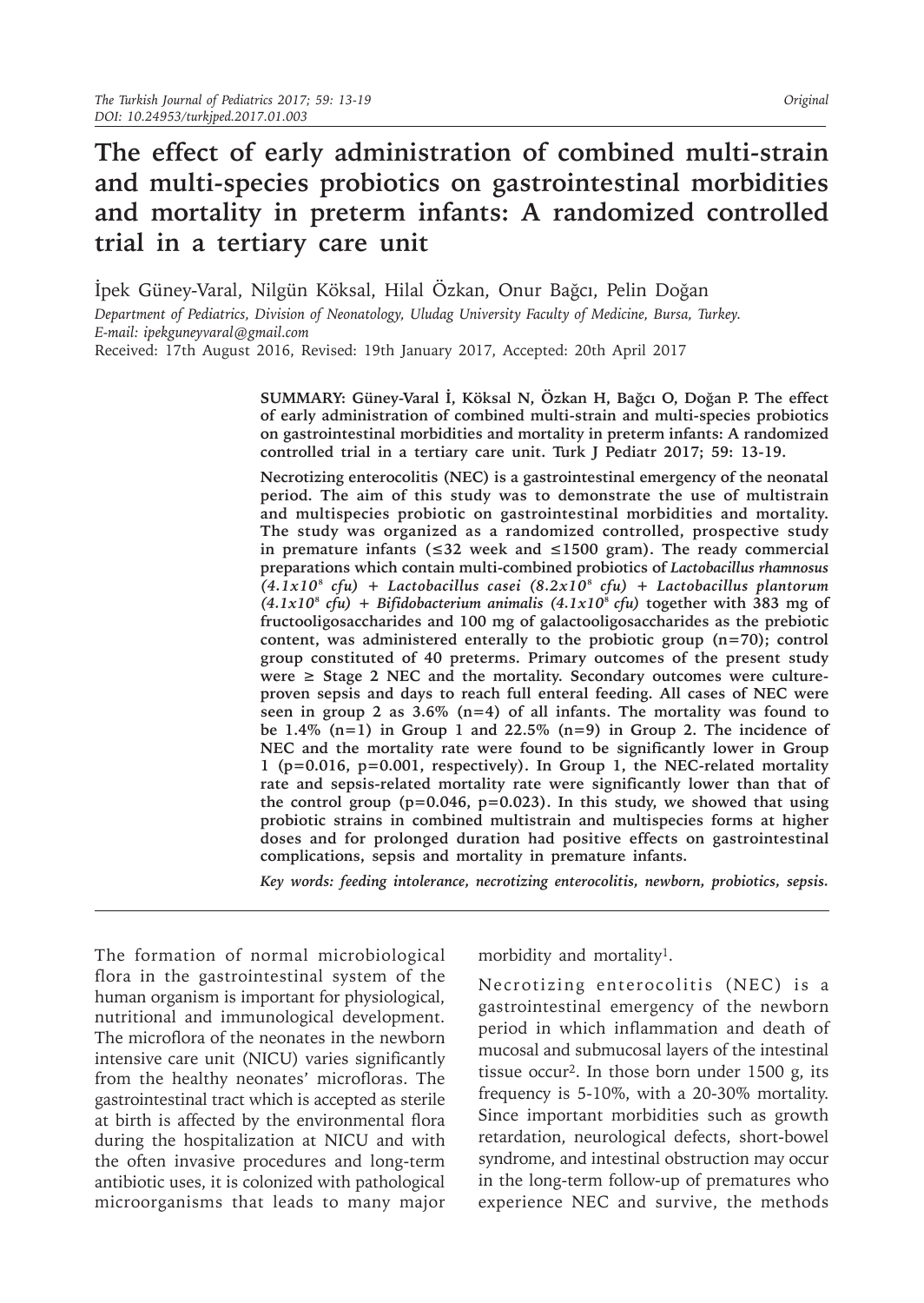to prevent these conditions have long been attracting the attention of the researchers<sup>3</sup>.

The positive effects of many probiotic strains on premature infants have been demonstrated previously in the literature; however data on the use of combined probiotics is scarce<sup>4-6.</sup> In this study, we investigated the effect of a probiotic combination of L*actobacillus* and *Bifidobacterium*, which has not been tested before*,* on mortality and nutrition intolerance when used at higher doses.

# **Material and Methods**

# *Patients and study design*

The study was conducted in preterm infants with a gestational age ≤32 week and a birth weight ≤ 1500 g at Uludağ University Medical Faculty Neonatal Intensive Care Unit (NICU); they were followed for a one-year period in a prospective randomized controlled manner. Patients were randomized in a 2:1 ration to receive probiotics or not (control group). While ten percent reduction in NEC frequency via probiotic supplementation is considered significant, and aiming for alpha value of 0.05 and beta value (power analysis) of 80%; the number of patients to be enrolled in both arms of the study was found to be 40. The infants with: detected chromosomal abnormalities, previous gastrointestinal system surgery, a diagnosis of metabolic disease, babies lost in the first postnatal week and babies with severe sepsis episode were excluded from the study. Alternate randomization was used to enroll the infants to the study arms and following the randomization of the infants, the ready commercial preparation which contain multi-combined probiotics of *Lactobacillus rhamnosus (4.1x10*⁸ *cfu) + Lactobacillus casei*   $(8.2x10<sup>8</sup>$  *cfu*) + *Lactobacillus plantorum*  $(4.1x10<sup>8</sup>)$ *cfu) + Bifidobacterium animalis (4.1x10*⁸ *cfu) (NBL probiotic®)* together with 383 mg of fructooligosaccharides and 100 mg of galactooligosaccharides as the prebiotic content was administered enterally to the study group.

All infants' prenatal features (maternal factors) such as antenatal steroid therapy, premature rupture of membranes, preeclampsia, and natal and postnatal features; the demographics during the follow-up at NICU; gender, presence of multiple pregnancy, mode of delivery, gestational week, birth weight, Apgar score, clinical features, time of total parenteral nutrition (TPN), period of antibiotic use, and length of hospital stay were recorded on preprinted forms.

|                                                   | Group 1<br>(Probiotic group)<br>$(n=70)$ | Group $2$<br>(Control group)<br>$(n=40)$ |       |
|---------------------------------------------------|------------------------------------------|------------------------------------------|-------|
| Gestational age (weeks)                           | $29.7 \pm 1.9$                           | $29.3 \pm 1.7$                           | 0.321 |
| Birth weight (gram)                               | $1728.5 \pm 257$                         | $1228 \pm 249$                           | 0.998 |
| Gestational age $\langle 28 \text{ week n } (\%)$ | 16 (22.9%)                               | 14 (35%)                                 | 0.368 |
| Birth weight $\leq 1000$ g, n (%)                 | 18 (25.7%)                               | $8(20\%)$                                | 0.748 |
| Male, $n$ $(\%)$                                  | 45 (64%)                                 | 19 (47%)                                 | 0.130 |
| APGAR 5' (median)                                 | 8                                        | 7                                        | 0.069 |
| Multiple birth, $n$ $(\%)$                        | 21 (30%)                                 | 6 $(15%)$                                | 0.126 |
| Antenatal steroid, n (%)                          | 33 (47%)                                 | 21 (52%)                                 | 0.732 |
| Maternal antibiotics, n (%)                       | $10(14\%)$                               | 4 $(10\%)$                               | 0.725 |
| PROM, $n$ $(\%)$                                  | 10(14%)                                  | 4 $(10\%)$                               | 0.725 |
| Preeclampsia, n (%)                               | 33 (47%)                                 | 25 (62%)                                 | 0.176 |
| Cesarean section birth $n$ (%)                    | 58 (82%)                                 | 31 (77.5%)                               | 0,663 |
| The day when probiotics were given                | $4(2-7)$                                 | $4(2-7)$                                 |       |
| RDS, $n$ $(\%)$                                   | 28 (40%)                                 | 17 (42%)                                 | 0,956 |
| PDA, $n$ $(\%)$                                   | 28 (40%)                                 | 17 (42.5%)                               | 0.956 |
| BPD, $n$ $(\%)$                                   | 27 (38%)                                 | 21 (42.6%)                               | 0.810 |
| IVH $\geq$ 3, n $(\%)$                            | $1(1.4\%)$                               | 1 $(2.5\%)$                              | 1.000 |
| ROP $\geq$ 3, n $(\%)$                            | $2(2.5\%)$                               | 4 (100%)                                 | 0.622 |

**Table I.** Demographic and Clinical Characteristics of the Infants

BPD: Bronchopulmonary dysplasia, IVH: Intraventricular hemorrhage, PDA: Patent ductus arteriosus, PROM: Premature rupture of membranes, RDS: Respiratory distress syndrome , ROP: Retinopathy of prematurity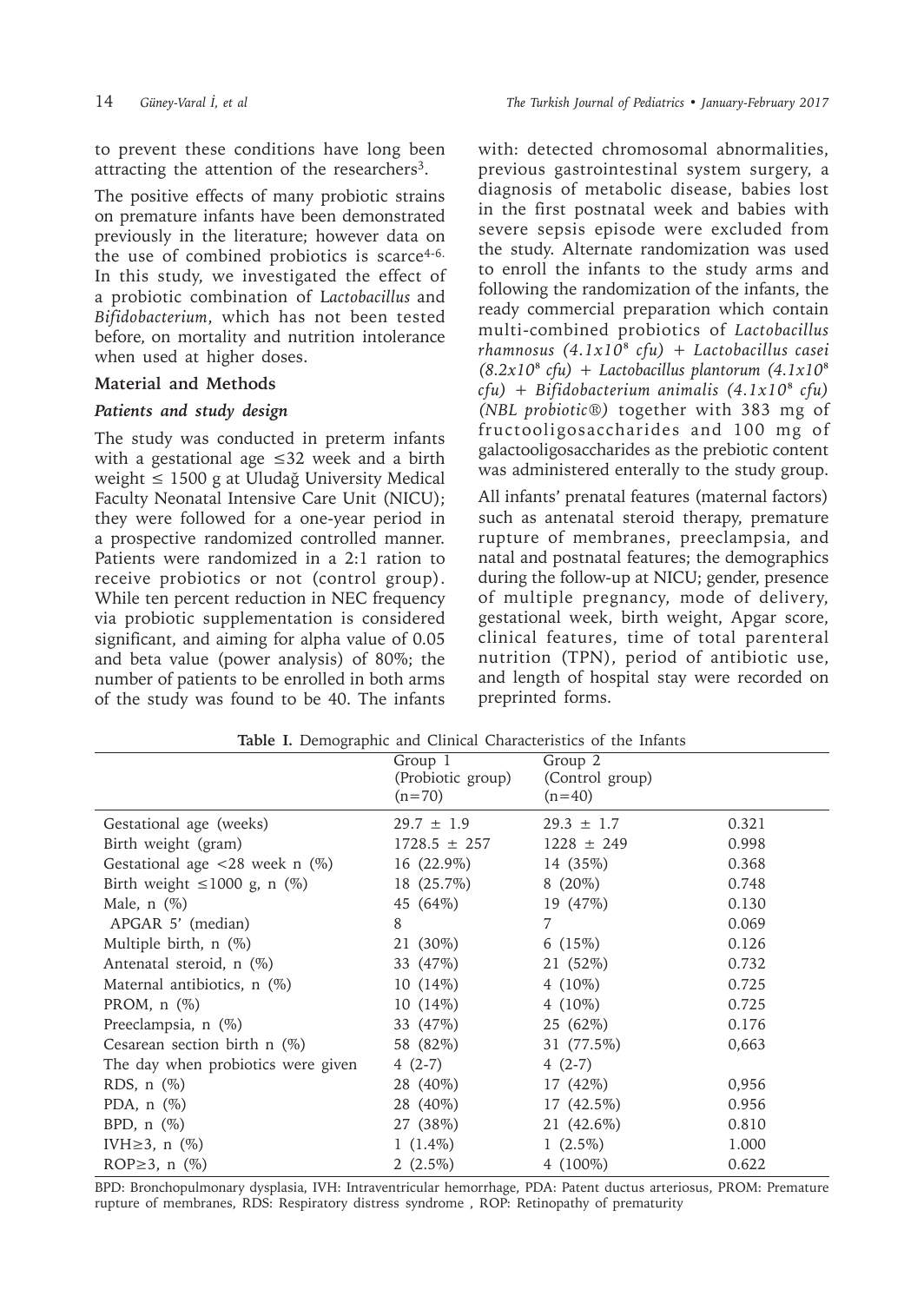Minimal enteral feeding was started on the first day of life with mother's milk for all patients. The infants who could not receive mother's milk were fed with formula, and the infants with insufficent mother's milk condition were fed with mixed mother's milk and formula. The probiotic support was started when the amount of the diet in one meal time exceeded 2 ml, and when the enteral nutrition reached 50-60 ml/kg, it was set as 2x1 sachets, until the patient was discharged. The choice of nutrition for patients (breast milk, formula, mother's milk/formula), the first day they were started to be fed, the first time they were given probiotics, the day that the feeding reached 100 ml/kg/day and 150 ml/kg/day were recorded on preprinted forms. The patients who developed abdominal distension, gastric residue or vomiting during feeding were accepted as having episodes of feeding intolerance and their feeding was suspended. Necrotizing enterocolitis staging was made according to the Bell Classification<sup>7</sup>.

Sepsis was diagnosed with the clinical findings, in addition to positive blood cultures in patients with increased C-reactive protein, procalcitonin and serum amyloid-A (SAA). Blood and cerebrospinal fluid (CSF) cultures were evaluated by BACTEC (BACTEC 9240, Becton Dickinson, Germany) method.

Primary outcome of the present study was  $\geq$ Stage 2 NEC and mortality. Secondary outcomes were culture-proven sepsis and days to reach full enteral feeding.

The study was approved by Uludağ University Clinical Research Ethics Board (Registration Number: no:2012-13/16). Written consent was obtained from the preterm infants' parents.

#### *Statistical analysis*

Statistical analyses of the data were performed using the Statistical Package for the Social Sciences (SPSS) version 16.0.1 program (SPSS Inc., Chicago, IL, USA). Continuous values were presented as median and mean±standard deviation, where suitable. The categorical values were presented as number and percentage. Chi-square analysis or Fisher's exact test were used to compare categorical variables among groups. The Mann–Whitney U test was used to compare nonparametric variables. Logistic regression analysis was used to identify the factors affecting the outcome. Statistical significance was set at  $p < 0.05$ .

# **Results**

A total of 139 patients were included in the study. The distribution of included and excluded patients were summarized in the flowchart (Fig. 1). Of the 110 infants analyzed in the study, 63.6% (n=70) were in the group that received probiotics (Group 1), and  $36.4\%$  (n=40) were in the control group (Group 2). The demographic and clinical characteristics of the groups were summarized in Table I. Although, the birthweights of infants in Group 1 were higher than that of Group 2, this difference was not statistically significant.

In Group 1, time to start the probiotic support ranged between postnatal 2nd and 7th days, with a mean of  $4.3 \pm 1.5$  days. Patients in Group 1 took a mean  $36.5 \pm 12.6$  days of probiotic, and reached the total dose in a mean  $9.8 \pm 3.4$ days. All cases of NEC were seen in group 2 as 3.6% (n=4) of all infants. Necrotizing enterocolitis (NEC) was present in 4 cases, 2 of them were Stage 2 and the other 2 were

| Primary outcomes/Secondary outcomes      | Group 1 (Probiotic)<br>$(n=70)$ | Group 2(Control)<br>$(n=40)$ | P       |
|------------------------------------------|---------------------------------|------------------------------|---------|
| Death, $n(\%)$                           | $1(1.4\%)$                      | $9(22.5\%)$                  | 0.001   |
| NEC stage $\geq 2$ , n(%)                | 0                               | 4 $(10\%)$                   | 0.016   |
| Death attributable to NEC, $n(\%)$       | 0                               | $3(7.5\%)$                   | 0.023   |
| Late onset sepsis, $n(\%)$               | $12(17.1\%)$                    | 14 (35%)                     | 0.059   |
| Death attributable to sepsis, $n(\%)$    | $1(1.4\%)$                      | $5(12.5\%)$                  | 0.023   |
| Duration of hospitalization, days        | $41 \pm 22$                     | $50 \pm 32$                  | 0.257   |
| Duration of TPN, days                    | $13 \pm 5$                      | $22 \pm 11$                  | 0.001   |
| Nutrition 100 ml/kg/day, days            | $11\pm3$                        | $17 + 9$                     | < 0.001 |
| Nutrition 150 ml/kg/day, days            | $14 \pm 3$                      | $21 \pm 8$                   | < 0.001 |
| Feeding intolerance $\geq$ 3 times, n(%) | 24 (34.3%)                      | 31 (75.5%)                   | < 0.001 |

**Table II.** Primary and Secondary Outcomes of the Study

NEC: Necrotizing enterocolitis, TPN: Total parenteral nutrition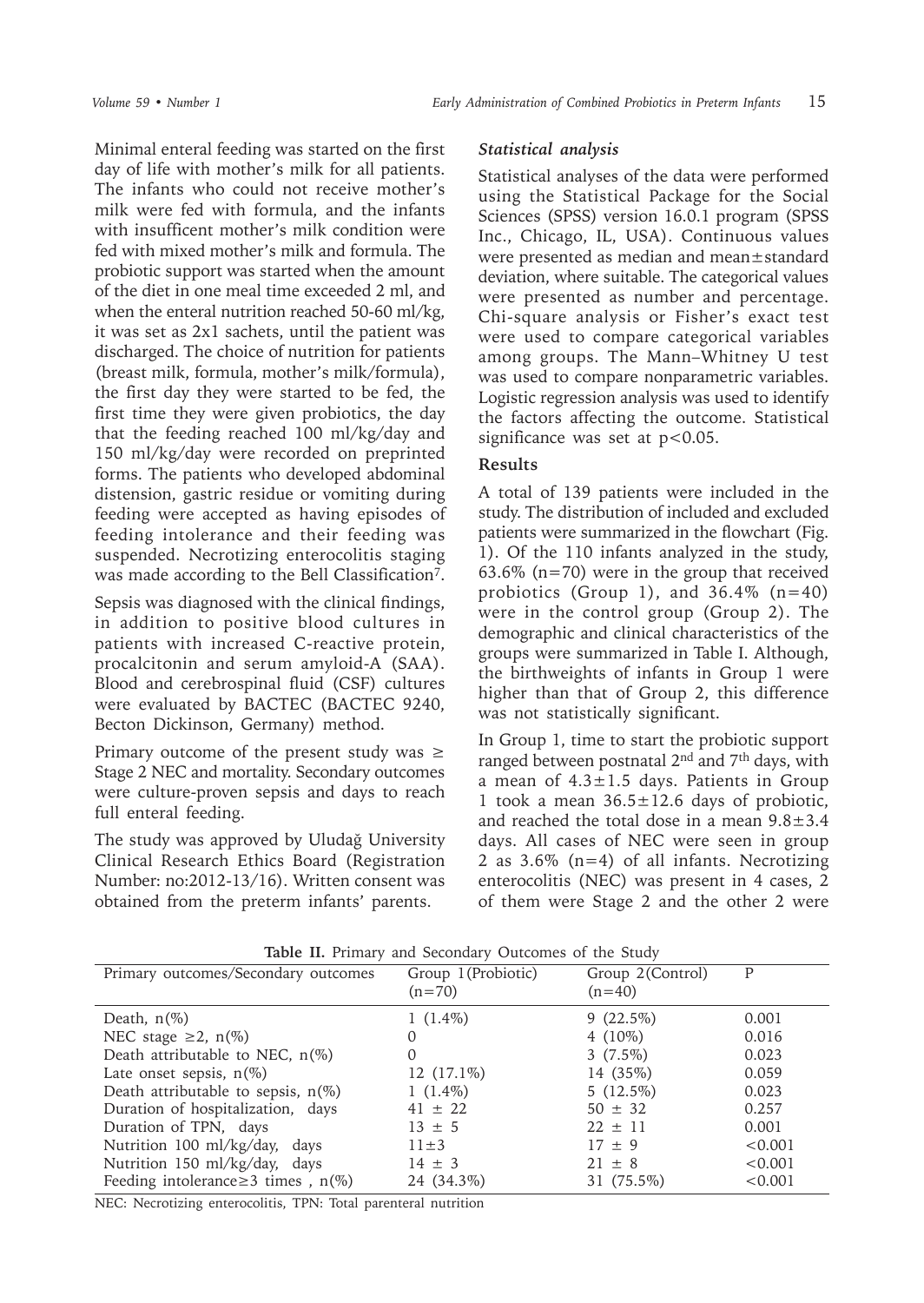

**Fig. 1.** Flowchart of the study

stage 3 NEC. The mortality was found to be 1.4% (n=1) in Group 1 and 22.5% (n=9) in Group 2. The incidence and mortality rates of NEC in infants taking probiotics, was found to be significantly lower than the control group  $(p=0.016, p=0.001,$  respectively). In preterm infants receiving probiotic support, the mortality and the sepsis-related mortality from NEC rates were significantly lower than the control group  $(p=0.046, p=0.023)$  (Table II). All of the infants (100%) enrolled into the study were fed within the first hour of life with own mother's milk as per study protocol. If own mother's milk was not available within this time frame, preterm formula was given. When the groups were compared based on their nutritional characteristics,  $52.9\%$  (n=37) of the infants in Group 1 was on exclusive breast milk, whereas  $35\%$  (n=14) of the infants in Group 2 received exclusively breast milk and there was found to be no significant difference between the groups (p=0.108). The incidence of late-onset sepsis was not different compared to the control group (17% versus 35%, p=0.059). The amount of increase in diet of patients and the duration of transition to full enteral feeding are summarized in Table II.

When results were evaluated after adjustment for birth weight and gestational week, which were risk factors for mortality, absence of probiotic support was identified as an independent risk factor (OR: 71.5; 95% CI:3.94- 1294.73; p=0.004).

## **Discussion**

The effects of probiotic use in premature infants on gastrointestinal system morbidities have been evaluated in numerous studies and a decrease in feeding intolerance, NEC and mortality rates were reported<sup>8-13</sup>. In this study, we showed that high-dose and prolonged use of combined multistrain and multispecies probiotics had positive effects on gastrointestinal complications, sepsis and mortality in premature infants and demonstrated a decrease in NEC ( $\geq$  Stage 2). To the best of our knowledge, this is the first randomized controlled study that evaluates the effects of prolonged use of combined probiotics at high doses in preterm infants.

Vaginally born and breast fed babies are colonized with beneficial microorganisms, particularly *Bifidobacteria* and *Lactobacillus*, while preterm babies are hospitalized in the NICU and colonized with enterococci, coliforms and the other pathogenic bacterias which are shown to take part in the development of  $NEC^{14,15}$ . Administration of *Lactobacillus* and *Bifidobacterium* strains were often experienced in many studies and the use of these two microorganisms was recommended in guidelines<sup>2,16</sup>. The use of a single or combined probiotics in premature infants was shown to result in a significant reduction in the incidence of NEC and mortality17,18. In their meta-analysis, Olsen et al.19 found a 45% decrease in the incidence of NEC with probiotic use (RR: 0.55; 95%CI 0.39- 0.78; p<0.005). In another study 1,315 preterm infants were randomized and administered 8.2-9.2 log10 of *Bifidobacterium breve*, but no significant decrease was found on NEC, lateonset sepsis (LOS) and death (RR:0.93,RR:0.97, RR:0.93) respectively<sup>20</sup>. This has shown that each strain has different effectiveness on NEC. Repa et al.<sup>21</sup> studied preterm infants; they gave 109 cfu *Lactobasillus acidophilus* and 109 cfu *Bifidobacterium bifidum*, although not statistically significant, they showed a reduction in NEC at preterm infants and this was more effective in the breastfed group. The type of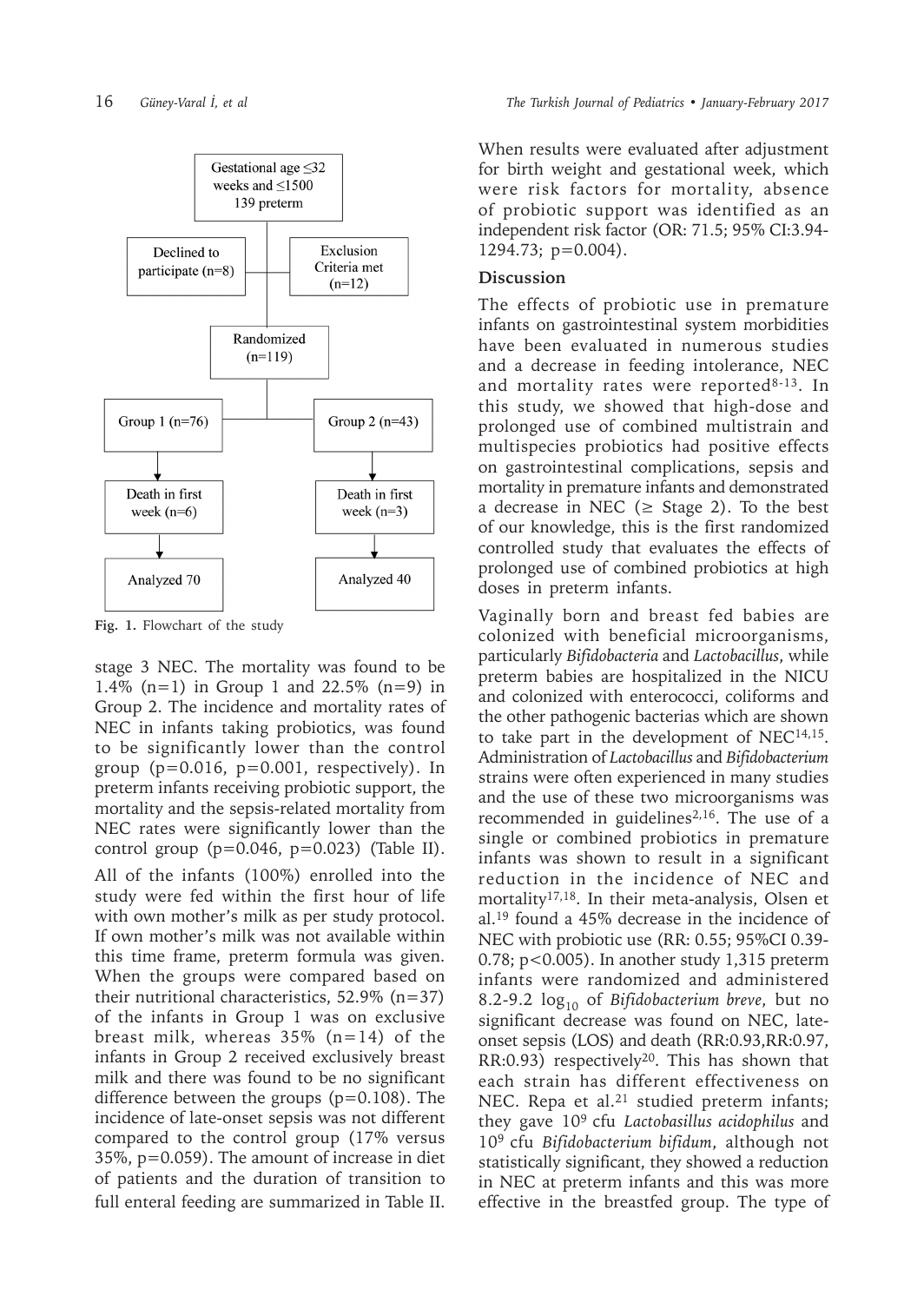the probiotic strains and their combined use, as well as the appropriate amount are important for their effectiveness. In studies performed, generally,  $1.5x10<sup>9</sup>$  cfu as the initial dose and  $3x10<sup>9</sup>$  cfu as the maintenance dose have been preferred<sup>2,22,23</sup>. In our study, the preferred high dose  $(4x10<sup>9</sup>$  cfu) is a distinguishing feature from the other studies. Again in the literature, it is stated that the most effective time to reduce the incidence of NEC is until 4-6 weeks, and the most effective time to reduce sepsis and mortality is until discharge or longer than 6 weeks18. We also investigated the effects of long-term use of probiotics, by targeting 4-6 weeks in this study. In the group without the probiotic support, NEC rate was 10%, and no NEC was observed in the probiotic group; this observation may be interpreted as a positive effect of probiotic use at the appropriate dose, time and content, as well as breastfeeding. In the group without probiotic use, the increase in rates of mortality (OR: 71.5; 95% CI:3.9- 1294.7) draws attention to the importance of using the proper probiotics in appropriate dose and time in this sensitive premature group.

Probiotics are well-known to produce bacteriostatic and bactericidal substances, thus having immunomodulatory effects, and in addition, to prevent colonization of pathogens by competing for adhesion to the intestinal mucosa $8,24$ . Although this effect is demonstrated well in some studies, the probiotic supplementation could not be shown to reduce the incidence of neonatal sepsis in others23,25-30. In their meta-analysis, Alfaleh et al.18 reported that the probiotics reduced culture-positive sepsis rate significantly. In our study, rate of culture-positive sepsis was also lower than the control group, but difference was not statistically significant (p=0.059). Sepsisrelated mortality rate, however, was detected to be significantly lower in the probiotic group. We believe that sepsis incidence in premature infants would reduce to significant levels, if our study contained larger number of patients. It is clear that with the provision of reducing the major morbidities such as NEC and sepsis, the duration of antibiotic use would reduce and length of hospital stay would be reduced relatedly. It was shown that the premature infants that use probiotics stay in the hospital with an average of 6 days less<sup>31</sup>. Also in our study, time of antibiotic use was significantly

less in the probiotic group and length of hospital stay was found to be 9 days less compared to the control group, however this was statistically insignificant.

Feeding intolerance is frequent among premature infants and there is growing evidence that probiotics may shorten hospital stay by decreasing feeding intolerance rates6,14,18,31-34. The positive effects of probiotics are thought to be the result of regulating the intestinal motility, preventing the colonization of harmful bacteria, maintaining the lactase activity and by reducing the intestinal  $pH^{35,36}$ . In their metaanalysis Deshpande et al<sup>6</sup> found that of the preterm neonates with very-low birth weight, the group on probiotics reached full enteral feeding earlier than the control group. We demonstrated that, patients in the probiotic group reached 100 ml/kg/day and 150 ml/ kg/day of enteral feeding earlier than that of the control group indicating a reduced feeding intolerance rate.

The relative small number of patients is noteworthy in our study's limitations. However to reflect a 10% decrease in the NEC incidence, the number of patients in each group was found to be sufficient. Another limitation of the study is that the feature we put forward as the high dose and the combined probiotic use was not compared with the standard dose and a preparation composed of a single strain probiotic, and the control group consisting of only the patients with no probiotic use. However, when the incidence of NEC in our unit was taken into account while the sample size was being calculated, the risk of not reaching a sufficent number of patients for each group was foreseen; therefore, the study was designed with these groups.

As a result, it may be said that routine probiotic use is one of the most fervent up-to-date debates of neonatology. Although there are no consensus reports of the American Academy of Pediatrics (AAP) or the European Society for Pediatric Gastroenterology, Hepatology and Nutrition (ESPGHAN) on the routine use of probiotics, recent Cochrane review showed that probiotics significantly reduce the incidence of severe NEC and mortality whereas there is no agreement on the appropriate dose, duration and the content of probiotics. In our study, we showed a significant decrease in NEC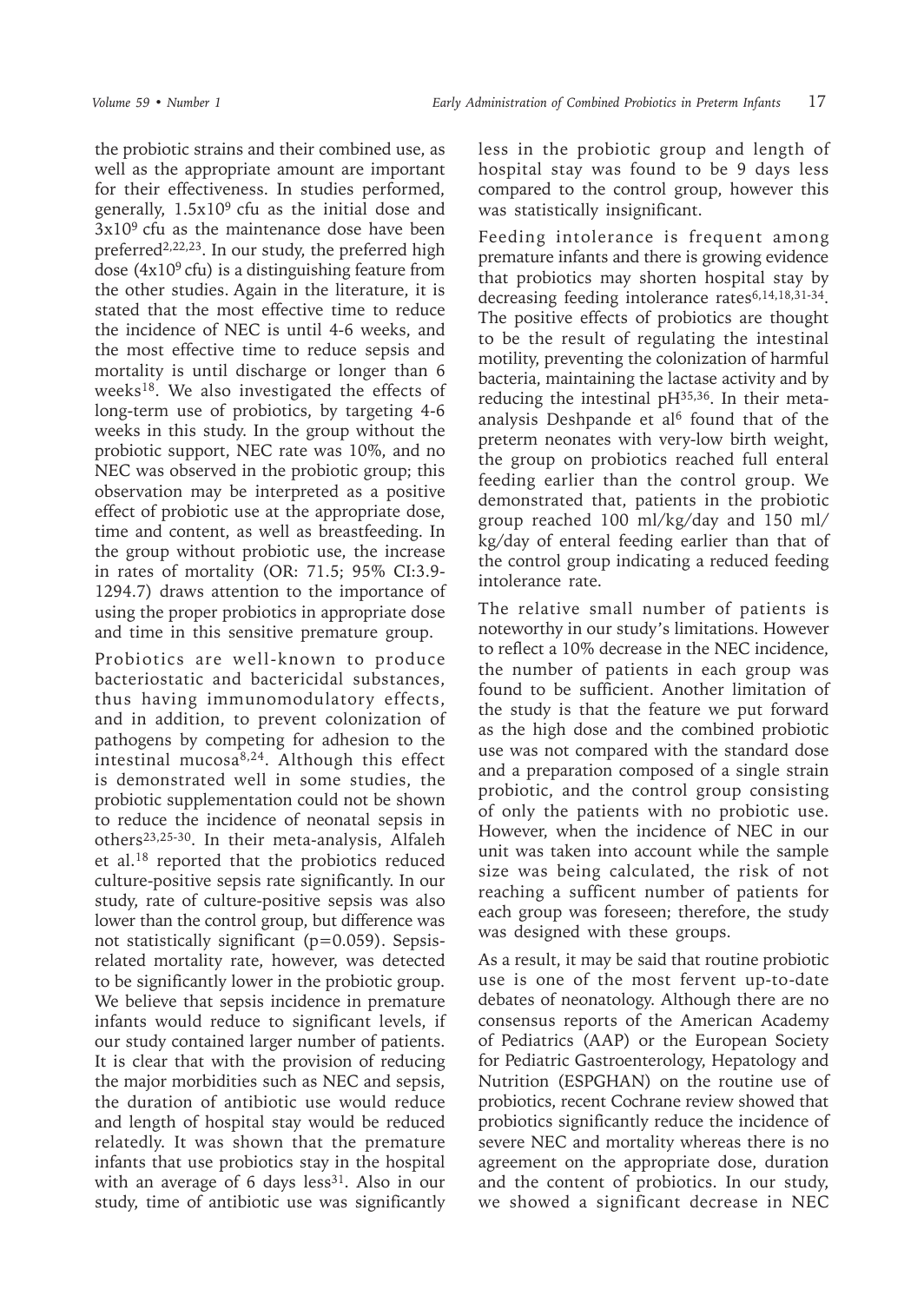and mortality rates with the use of combined multistrain and multispecies probiotics. We believe that with the use of this simple and cost-effective treatment during the NICU hospitalization of preterm infants, better results may be obtained. We suggest that our findings should be supported by randomized and controlled trials with larger series of patients.

#### **REFERENCES**

- 1. Babazono A, Kitajima H, Nishimaki S, et al. Risk factors for nosocomial infection in the neonatal intensive care unit by the Japanese Nosocomial Infection Surveillance (JANIS). Acta Med Okayama 2008; 62: 261-268.
- 2. Parker R. Probiotic guideline for necrotizing enterocolitis prevention in very low-birth-weight neonates. Adv Neonatal Care 2014; 14: 88-95.
- 3. Hammerman C, Bin-Nun A, Kaplan M. Germ warfare: probiotics in defense of the premature gut. Clin Perinatol 2004; 31: 489-500.
- 4. Alfaleh K, Anabrees J, Bassler D, Al-Kharfi T. Probiotics for prevention of necrotizing enterocolitis in preterm infants. Cochrane Database Syst Rev 2011: CD005496.
- 5. Soll RF. Probiotics: are we ready for routine use? Pediatrics, 2010; 125: 1071-1072.
- 6. Deshpande G, Rao S, Patole S, Bulsara M. Updated meta-analysis of probiotics for preventing necrotizing enterocolitis in preterm neonates. Pediatrics 2010; 125: 921-930.
- 7. Walsh MC, Kliegman RM. Necrotizing enterocolitis: treatment based on staging criteria. Pediatr Clin North Am 1986; 33: 179-201.
- 8. Mihatsch WA, Vossbeck S, Eikmanns B, Hoegel J, Pohlandt F. Effect of Bifidobacterium lactis on the incidence of nosocomial infections in very-lowbirth-weight infants: a randomized controlled trial. Neonatology 2010; 98: 156-163.
- 9. Jacobs SE, Tobin JM, Opie GF, et al. Probiotic effects on late-onset sepsis in very preterm infants: a randomized controlled trial. Pediatrics 2013; 132: 1055-1062.
- 10. Rojas MA, Lozano JM, Rojas MX, et al. Prophylactic probiotics to prevent death and nosocomial infection in preterm infants. Pediatrics 2012; 130: 1113-1120.
- 11. Serce O, Benzer D, Gursoy T, Karatekin G, Ovali F. Efficacy of Saccharomyces boulardii on necrotizing enterocolitis or sepsis in very low birth weight infants: a randomised controlled trial. Early Hum Dev 2013; 89: 1033-1036.
- 12. Fernandez-Carrocera LA, Solis-Herrera A, Cabanillas-Ayon M, et al. Double-blind, randomised clinical assay to evaluate the efficacy of probiotics in preterm newborns weighing less than 1500 g in the prevention of necrotising enterocolitis. Arch Dis Child Fetal Neonatal Ed 2013; 98: 5-9.
- 13. Patole SK, Rao SC, Keil AD, Nathan EA, Doherty DA, Simmer KN. Benefits of Bifidobacterium breve M-16V supplementation in preterm neonates - A retrospective cohort study. PLoS One 2016; 11: e0150775.

18 *Güney-Varal İ, et al The Turkish Journal of Pediatrics • January-February 2017*

- 14. Janvier A, Malo J, Barrington KJ. Cohort study of probiotics in a North American neonatal intensive care unit. J Pediatr 2014; 164: 980-985.
- 15. Stewart CJ, Marrs EC, Nelson A, et al. Development of the preterm gut microbiome in twins at risk of necrotising enterocolitis and sepsis. PLoS One 2013; 8: e73465
- 16. Deshpande GC, Rao SC, Keil AD, Patole SK. Evidencebased guidelines for use of probiotics in preterm neonates BMC Med 2011; 9: 92.
- 17. Wang Q, Dong J, Zhu Y. Probiotic supplement reduces risk of necrotizing enterocolitis and mortality in preterm very low-birth-weight infants: an updated meta-analysis of 20 randomized, controlled trials. J Pediatr Surg 2012; 47: 241-248.
- 18. AlFaleh K, Anabrees J. Probiotics for prevention of necrotizing enterocolitis in preterm infants. Evid Based Child Health 2014; 9: 584-671.
- 19. Olsen R, Greisen G, Schroder M, Brok J. Prophylactic probiotics for preterm infants: A systematic review and meta-analysis of observational studies. Neonatology 2016; 109: 105-112.
- 20. Costeloe K, Hardy P, Juszczak E, Wilks M, Millar MR. Bifidobacterium breve BBG-001 in very preterm infants: a randomised controlled phase 3 trial. Lancet 2016; 387: 649-660.
- 21. Repa A, Thanhaeuser M, Endress D, et al. Probiotics (Lactobacillus acidophilus and Bifidobacterium bifidum) prevent NEC in VLBW infants fed breast milk but not formula[Corrrected]. Pediatric Res 2015; 77: 381-388.
- 22. Vongbhavit K, Underwood MA. Prevention of necrotizing enterocolitis through manipulation of the intestinal microbiota of the premature infant. Clin Ther 2016; 38: 716-732.
- 23. Manzoni P, Mostert M, Leonessa ML, et al. Oral supplementation with Lactobacillus casei subspecies rhamnosus prevents enteric colonization by Candida species in preterm neonates: a randomized study. Clin Infect Dis 2006; 42: 1735-1742.
- 24. Ganzle MG. Reutericyclin: biological activity, mode of action, and potential applications. Appl Microbiol Biotechnol 2004; 64: 326-332.
- 25. Lin HC, Su BH, Chen AC, et al. Oral probiotics reduce the incidence and severity of necrotizing enterocolitis in very low birth weight infants. Pediatrics 2005; 115:1-4.
- 26. Dani C, Biadaioli R, Bertini G, Martelli E, Rubaltelli FF. Probiotics feeding in prevention of urinary tract infection, bacterial sepsis and necrotizing enterocolitis in preterm infants. A prospective double-blind study. Biol Neonate 2002; 82: 103-108.
- 27. Bin-Nun A, Bromiker R, Wilschanski M, et al. Oral probiotics prevent necrotizing enterocolitis in very low birth weight neonates. J Pediatr 2005; 147: 192-196.
- 28. Rouge C, Piloquet H, Butel MJ, et al. Oral supplementation with probiotics in very-low-birthweight preterm infants: a randomized, double-blind, placebo-controlled trial. Am J Clin Nutr 2009; 89: 1828-1835.